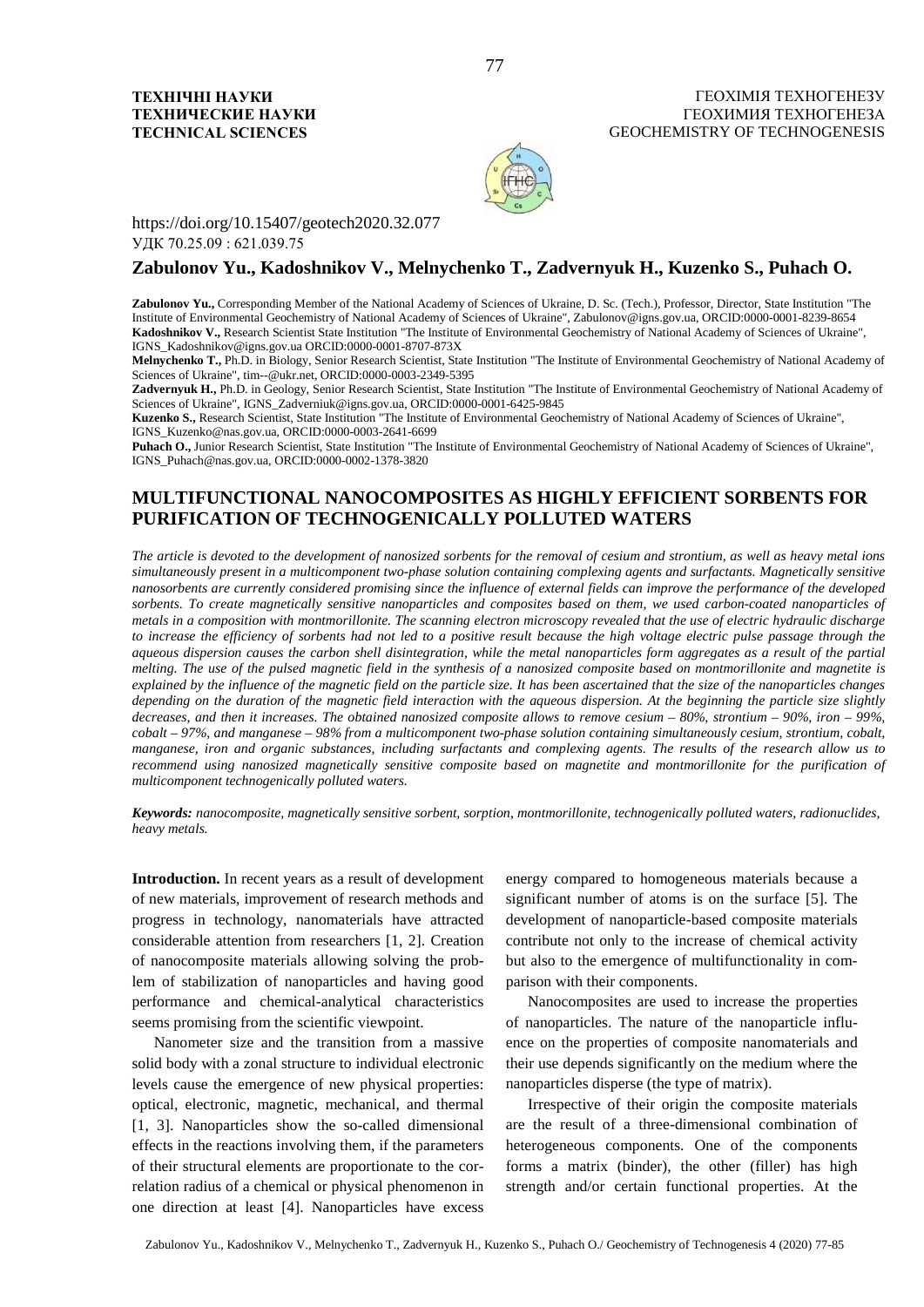same time, the composite materials have properties that are not inherent for the individual components.

The best results were achieved in obtaining nanocomposites by using sol-gel technology [6]. This technology is based on the reaction of hydrolysis of molecular chemical precursor materials, forming nanosized particles dispersed in the dispersion medium ("sol"). Polycondensation of the sol particles results in formation of nanoparticle clusters that generate a threedimensional matrix which is called a "gel" and contains dispersion medium molecules in its pores. Further evaporation of the solvent allows obtaining a light solid with a developed inner surface, the so-called "aerogel" or "xerogel". Sol-gel synthesis is carried out at relatively low temperatures and allows obtaining materials that are homogeneous in structure and properties, and also makes it possible to include composition particles of different nature. To increase the efficiency of the extraction of heavy metals and radionuclides in the presence of organic and inorganic compounds, various methods of natural and synthetic material modification are used. Earlier we proposed a method for the synthesis of a nanocomposite sorbent for the removal of heavy metals and radionuclides from technogenically contaminated water [7, 8]. Natural highly dispersed layered aluminosilicates (smectites and hydromicas), frame aluminosilicates, natural and synthetic zeolites are widely used to develop such composite sorbents.

The principal mechanism of the sorption of radionuclides and heavy metals from aqueous solutions by clay minerals is the ion exchange between the dispersion medium and the surface of the sorbents [9, 10].

The composites based on humic substances and clay minerals are proposed to increase the adsorption capacity of clay mineral nanoparticles [11, 12]. The disadvantage of these composites is a high sensitivity to the composition and acidity of the treated water. So, they are not effective enough as sorbents for purification of tecnogenically contaminated water.

Nowadays the development of nanosorbents based on magnetically sensitive materials is a challenging problem [13]. The properties and fields of application of metal-containing nanocomposites which include metalcarbon sorbents and sorbents based on metal oxides are widely studied in many countries [14, 15]. This interest in nanostructured materials, which include nanoparticles of ferromagnetic metals and alloys, is caused by their specific magnetic properties.

The effect of metal-carbon nanocomposites on different media and composite materials is determined by the properties of the metal-carbon nanocomposite. The main properties of nanocomposites depend on the following parameters [14]:

1) the chemical composition and structure of nanocomposite;

2) the size and shape of the particles;

3) the presence and number of electrons in the metal-containing phase and the carbon shell.

In a metal-carbon nanocomposite, the metal particle interacts with the carbon component, while the metalcontaining clusters do not interact chemically with carbon and do not form valence bonds. As a result of the association of the metallic and carbon components, the charges are redistributed in the nanostructure [14].

In addition to iron and its alloys, magnetite-based sorbents have become widespread as a magnetic matrix [15]. The use of magnetites is determined by the relative simplicity of their synthesis, the ability to control the size of nanoparticles by varying the physicochemical conditions of the synthesis, and the influence of different fields [16].

#### **The aim of the study**

The aim of the work was the development of a highly efficient multifunctional montmorillonite-based nanocomposite for heavy metal and radionuclide extraction from aqueous solutions.

#### **Materials and methods**

In our experiments, we used montmorillonite isolated by the standard sedimentation method from the bentonite clay of the Cherkasy deposit of bentonite and palygorskite clays (Ukraine). The chemical composition of montmorillonite (according to the results of classical chemical silicate analysis) is the following (in percent):  $SiO_2 - 59.92$ ; Al<sub>2</sub>O<sub>3</sub> – 14.78; TiO<sub>2</sub> – 0.75, Fe<sub>2</sub>O<sub>3</sub> – 6.95, FeO – 0.07, MnO – 0.08, MgO – 2.26, CaO – 1.73;  $Na<sub>2</sub>O - 0.35$ ,  $K<sub>2</sub>O - 0.23$ ;  $SO<sub>3</sub> - 0.15$ ,  $P<sub>2</sub>O<sub>5</sub> - 0.05$ , losses during calcination  $-8.42$ , total  $-100$ , adsorption water – 10.67. The monominerality of the sample was confirmed by X-ray diffractometry and IR spectroscopy [17].

A laser sedimentgraph Mastersizer 2000 with a liquid dispersion module HydroS (Malvern Instruments, UK) was used for a detailed analysis of the particle size distribution of the montmorillonite samples.

We also used a metal-carbon nanosorbent (manufactured in Zaporizhzhia). Studies of the metal-carbon nanosorbent were performed by thermography and scanning electron microscopy (SEM) – by a JEOL JSM-6490LV scanning electron microscope (JEOL Ltd., Japan).

In our studies, we used an aqueous dispersion of magnetite nanoparticles obtained by the Massart method [18]. Fe<sub>3</sub>O<sub>4</sub> was precipitated in an aqueous medium by adding ammonia to the solution of ferrous and ferric chloride mixture in a ratio of 1: 2.

To study the sorption capacity of sorbents, the following model solutions were prepared: P-1 – aqueous solution of salts containing cesium, strontium, cobalt,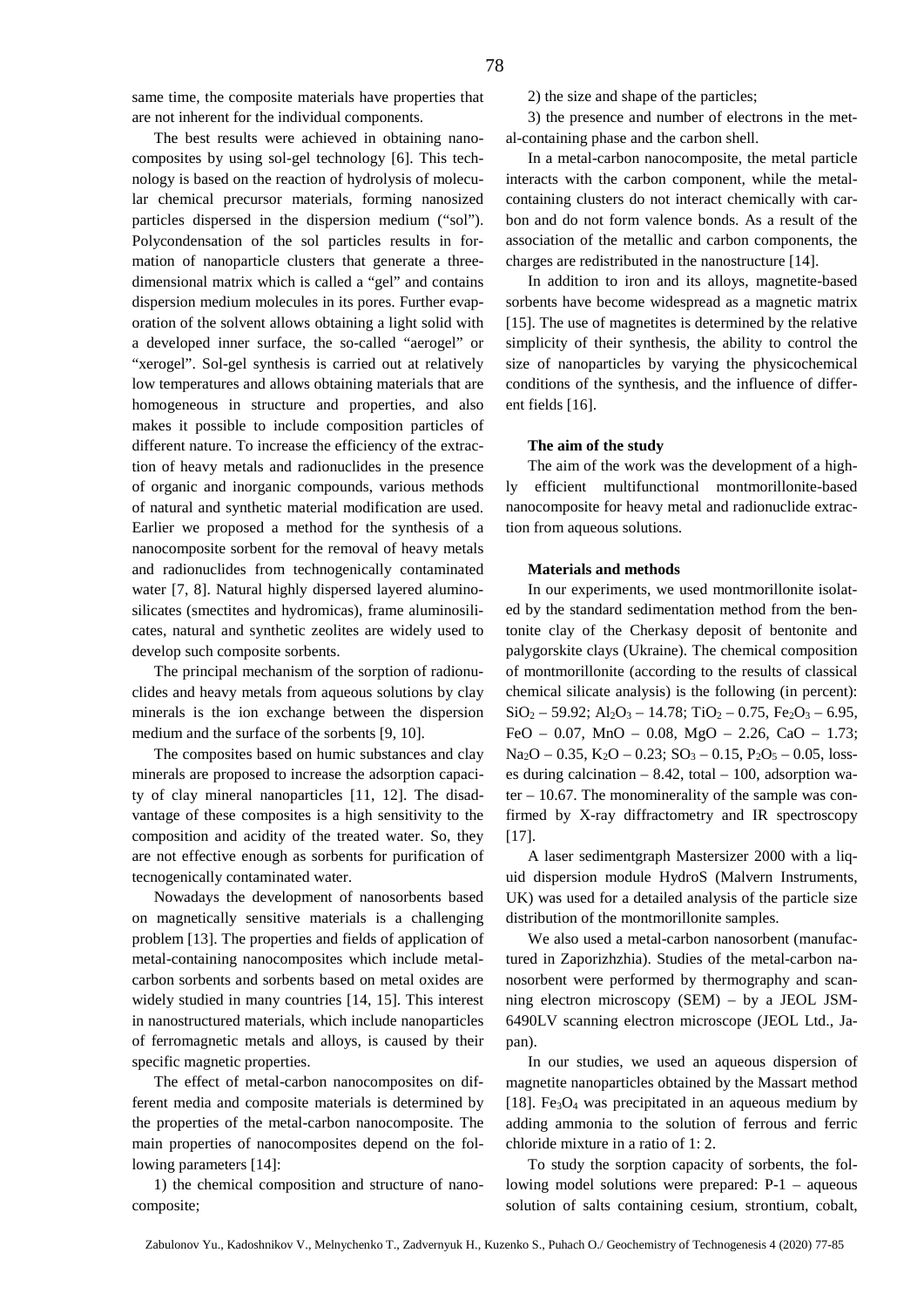copper, manganese cations (the concentration of each cation – 10 mg/dm<sup>3</sup>) and P-2 containing cesium – 10 mg/dm<sup>3</sup>, strontium – 10 mg/dm<sup>3</sup>, cobalt – 5 mg/dm<sup>3</sup>, copper, manganese, and iron  $-2.5$  mg/dm<sup>3</sup>, the organic substances (including complexing agents and surfactants (nonionic and anionic) amounted to  $0.64$  g/dm<sup>3</sup> and inorganic substances  $-2.89$  g/dm<sup>3</sup>.

The sorption was performed according to standard methods. A calculated amount of purified liquid was poured in a container equipped with a stirrer, and a temperature and pH control system (pH  $8.5 - 9.5$ ), then a sorbent was added under rapid agitation. After sorption being completed, the solid and liquid phases were separated. The content of pollutants was determined in the liquid phase.

The cesium, strontium, cobalt, copper, manganese, iron cation content was determination by the atomic absorption spectrophotometer, model AA-8500 (Nippon Jarrell-Ash Co., Ltd., Kyoto, Japan).

Plasma-chemical equipment was used to increase the activity of sorbents [19]. During the operation of the equipment, a high-voltage discharge (10–70 kV) is formed. It generates a discharge wave in water, causing an electro hydraulic effect (electric hydraulic discharge) characterized by  $10^4 - 10^5$  kg/cm<sup>2</sup> and medium elastic oscillations ( $\sim 100$  Hz).

We used the setup to generate a pulsed magnetic field (PMF) scheme, the parameters of which are given in [20].

To study the PMF effect on the particle size, we used ferric hydroxide colloid obtained by hydrolysis of ferric (III) chloride in hot water.

## **Results and discussion**

The study of the physicochemical properties of the metal-carbon nanosorbent showed the presence of a magnetic core consisting of an alloy of metals and metal oxides covered with a carbon layer. According to the results of thermographic studies, the carbon content in the initial nanosorbent sample was  $70 - 75\%$ , that of iron  $9 - 20\%$ , and oxides  $5 - 21\%$ .

The results of metal-carbon nanosorbent study by scanning electron microscopy are presented in Fig. 1 (a  $- d$ ).

It was found that the magnetically sensitive core of the nanosorbent consists of metallic iron doped with manganese, cobalt, nickel (less than 2% in total), and iron oxide. Analysis of the SEM data suggests that the size of individual particles (non-aggregated) is 1.5 μm for the metal phase and 1.4 μm for the oxide form.

To activate the sorbent, we used electric hydraulic discharge in an aqueous medium [19]. The studies have shown that after electric hydraulic discharge there was a phenomenon of aggregation due to the melting of individual nanoparticles as a result of electric hydraulic pulse: for the metal phase, the particle size increases to 3.3 μm, and for the oxidized form  $-$  up to 2.6 μm, however, there is the partial disintegration of carbon shell and carbon release in a separate phase (Fig.  $2(a$ b)).



**Fig. 1**. Electron microscopic images of the surface of the initial sample of metal-carbon nanosorbent  $(a - d)$ 

**Рис. 1**. Електронно-мікроскопічні зображення поверхні вихідного зразку метало-вуглецевого наносорбенту (a – d)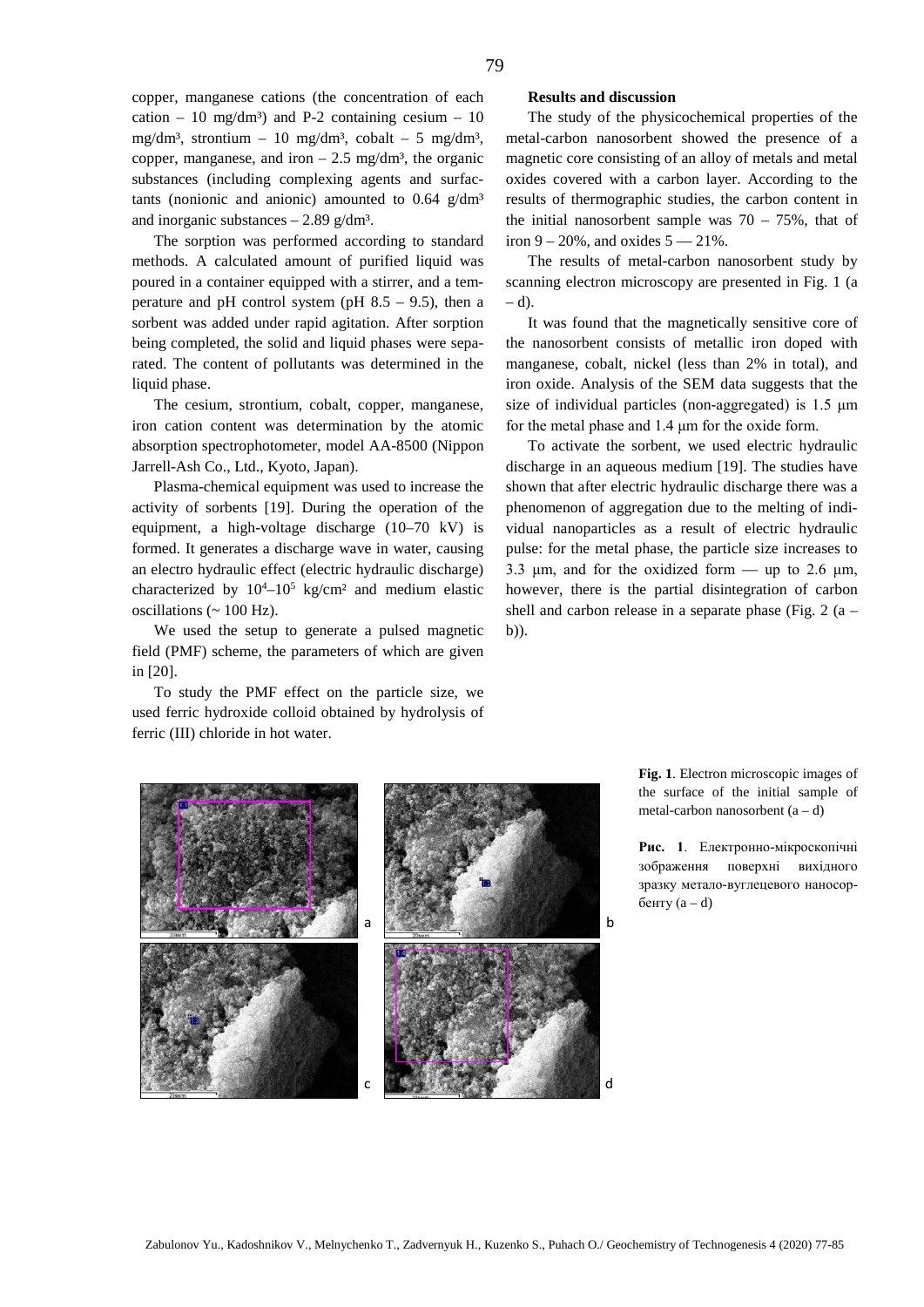

**Fig. 2.** Electron microscopic images of the surface of the sample of metalcarbon nanosorbent after electric hydraulic discharge  $(a - b)$ 

**Рис. 2**. Електронно-мікроскопічні зображення поверхні зразку металовуглецевого наносорбенту після електрогідророзрядної обробки (a – b)

Plasma chemical treatment of the aqueous dispersion of the sorbent is accompanied by a change in the chemical composition of the metal phase, a decrease in the amount of metallic iron, and an increase in the amount of oxides. The passage of the electric pulse through a layer of water is accompanied by electric hydraulic discharge and increase in local temperature that led to the redox process, resulting in the formation of free radicals OH• and H•, as well as molecules of oxygen and ozone.

To study the sorption of cesium, strontium, copper, cobalt and manganese simultaneously present in the solution P-1, the initial metal-carbon nanosorbent was added to the model solution, stirred for one hour and kept for 24 hours at a temperature of  $20 \pm 2$  °C. The effect of electric hydraulic discharge on the sorption process in the mixture of model solution (P-1) and nanosorbent was studied. The results are shown in Fig. 3.

The analysis of the obtained data shows that electric hydraulic discharge has almost no effect on the sorption of copper, improves slightly the sorption of cesium, reduces the sorption of cobalt by half, while manganese and strontium are almost not sorbed under these conditions. We believe that the decrease in the sorption activity of the sorbent is due to the inactivation of its surface as a result of electro-discharge treatment. It is associated with the disintegration of the carbon component and the melting of individual microparticles into aggregates.

We investigated the effect of electric hydraulic discharge on the physicochemical and sorption properties of montmorillonite.

The particle size distribution of the samples is presented in the Table 1.

The above data suggest that the share of highly dispersed fraction increases due to the disintegration of aggregates (size 0.1 mm or more) under the electric hydraulic discharge effect. Long-term influence of the electric hydraulic discharge (more than 60 min) decreases the proportion of highly dispersed nanoparticles (fraction less than 0.001 mm) due to their aggregation.

Fig. 4 shows the changes in the distribution of particles by volume depending on the duration of electric hydraulic discharge.



**Fig. 3.** The results of the sorption of metal ions by metal-carbon nanosorbent after electric hydraulic discharge in comparison with the initial sample

**Рис. 3**. Результати сорбції іонів металів метало-вуглецевим наносорбентом після електрогідророзрядної обробки у порівнянні з вихідним зразком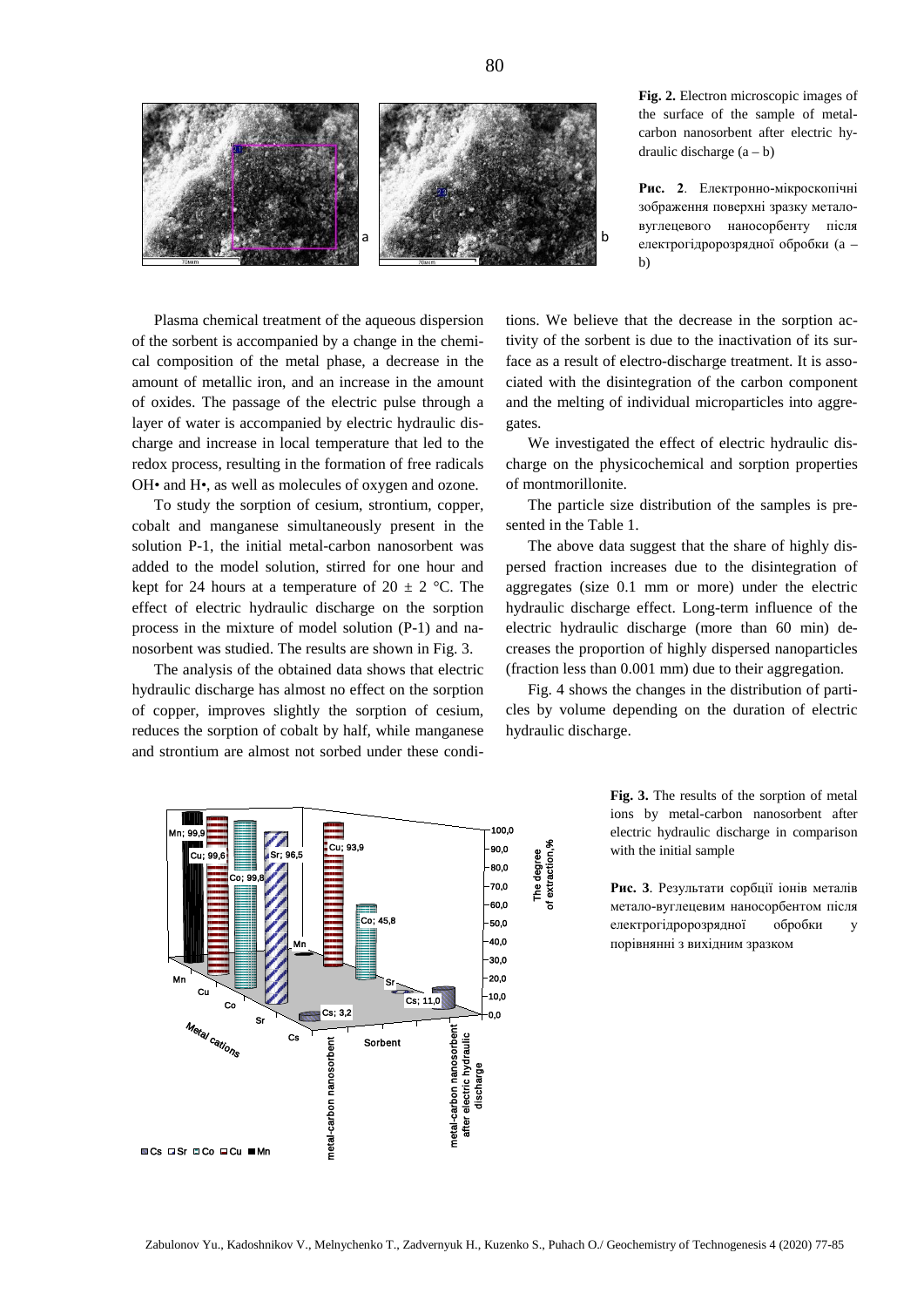| N <sub>o</sub> | Sample                               | Fractions, mm  |                |              |       |  |  |
|----------------|--------------------------------------|----------------|----------------|--------------|-------|--|--|
|                |                                      | ${}_{< 0.001}$ | $0.001 - 0.01$ | $0.01 - 0.1$ | > 0.1 |  |  |
| .,             | $N_1$ (initial sample)               | 20.26          | 13.46          | 62.70        | 3.58  |  |  |
| <u>L.</u>      | $N_2$ (30 minute treatment)          | 26.71          | 23.44          | 49.80        | 0.05  |  |  |
| J.             | $N_3$ (60 minute treatment)          | 28.90          | 27.74          | 43.36        | 0.00  |  |  |
| 4.             | N <sub>4</sub> (90 minute treatment) | 26.18          | 28.21          | 45.55        | 0.06  |  |  |

**Table 1.** The particle size distribution of montmorillonite samples before and after electric hydraulic discharge **Табл. 1.** Гранулометричний склад зразків монтморилоніту до і після електрогідророзрядної обробки



**Fig. 4.** Differential curves of particle distribution N\_1 (initial sample); N\_2 (30 minute treatment): N\_3 (60 minute treatment); N\_4 (90 minute treatment) **Рис. 4.** Диференційні криві розподілу частинок

N 1 (вихідний зразок); N 2 (обробка 30 хв.): N 3 (обробка 60 хв.); N 4 (обробка 90 хв.)

The analysis of the obtained data showed that the increase in the sample dispersion was due to the disintegration of the aggregates within  $30 - 60$  minutes.

The sorption of cesium, strontium, cobalt, copper and manganese cations from the P-1 solution by activated and nonactivated montmorillonite was performed according to the above method. The results are presented in Fig. 5. The analysis of the given data indicates that the application of electric hydraulic discharge practically does not improve the sorption properties of montmorillonite.

Considering the positive and negative properties of metal-carbon nanosorbent and montmorillonite, it is reasonable to recommend the montmorillonite-based sorbent with the metal-carbon nanosorbent additive (5: 1) to purify contaminated water.

Our experiments showed that this sorbent removes cesium – 77.9%, strontium – 95.2, cobalt, manganese, copper – more than 99% from the solution P-1 (Fig. 6).

The presence of metal-carbon nanosorbent in the mixture with montmorillonite is seen to increase significantly the sorption of cations of strontium (almost twice), manganese (one third) and cobalt (17%) by montmorillonite. However, we failed to increase the degree of cesium removal, which remained at the same level (about 80%).

The treated water is usually multicomponent and, as a rule, two-phase. In such cases, the use of the proposed sorbent is not effective enough because the colloidal phase is present. The precipitation of the colloidal phase in such multicomponent systems should be carried out by heterocoagulation that is achieved by adding nanoparticles with a charge opposite to the charge of the colloid in the technogenically contaminated water to the system.

The presence of surfactants and complexing agents in the nuclear power plants' drains causes the formation of complex colloidal particles with a negative zeta potential. For their precipitation, we recommend to use the process of heterocoagulation by positively charged nanoparticles [8].

Aqueous dispersions containing iron oxides and hydroxides or their complexes (nanocomposites) with dispersed clay mineral particles (montmorillonite, hydromica) can be recommended as the precipitators [8].

To increase the degree of the extraction of toxic pollutants, the synthesis of such nanocomposites should be carried out in a pulsed magnetic field.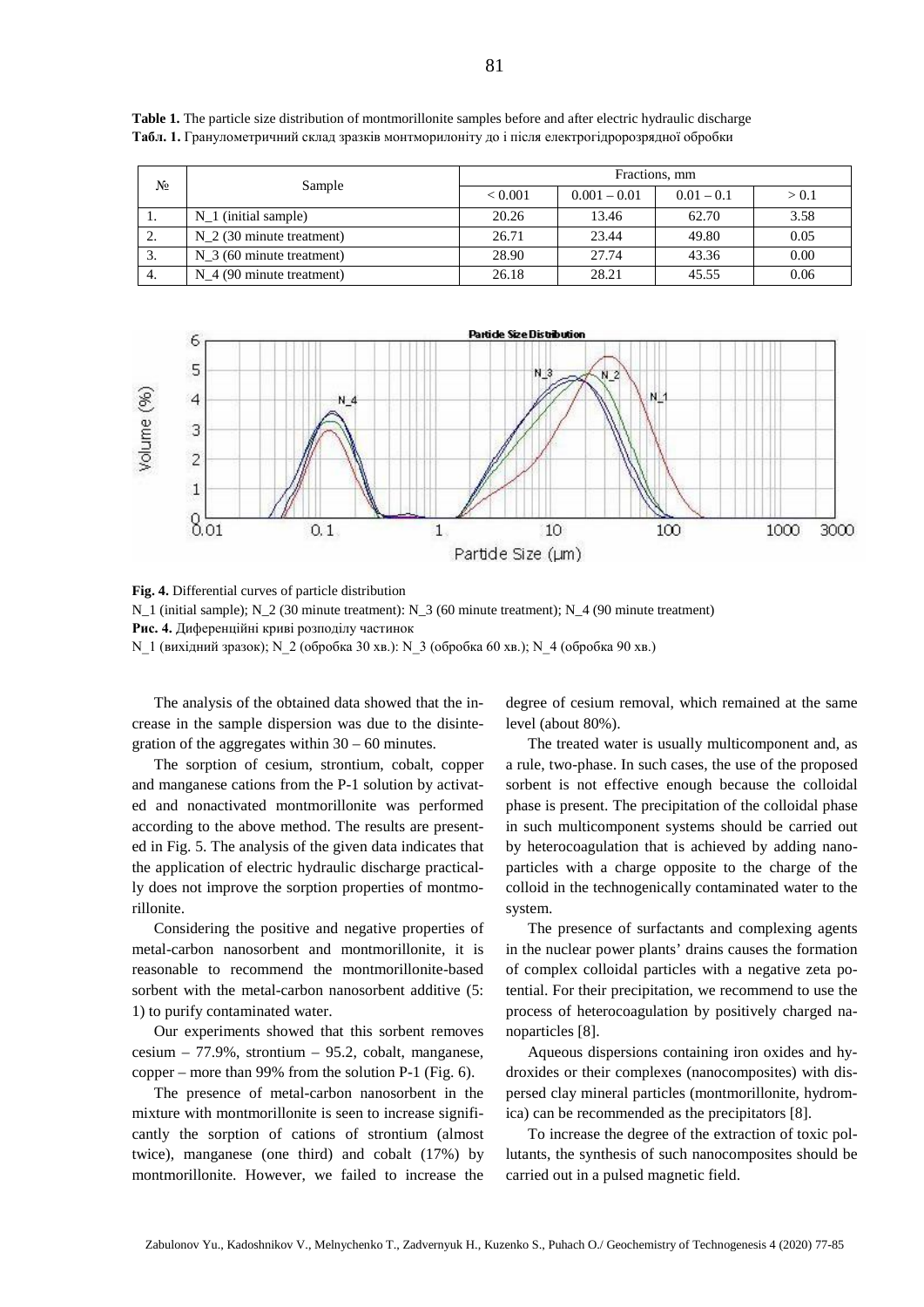A magnetic field was found to enhance the particle aggregation processes in the aqueous dispersion. The particles lose kinetic stability and precipitate [21]. Our studies of the PMF effect on iron hydroxide colloid showed that under the PMF influence the particle size (Table 2) and the kinetic stability of the colloidal solution change.

The size of the colloidal particles increases slightly under the PMF influence during 1 min. An increase in the duration of the PMF effect on the solution up to 2- 3 minutes leads to a decrease in the colloidal particle



size. This is associated with the self-organization processes in a diffuse ionic atmosphere. The colloid treatment with PMF for 5 minutes and more leads to an increase in the size of colloidal particles due to an increase in field energy and, accordingly, the diffuse ionic atmosphere loosening. Additionally, PMF promotes the dispersion of clay particle aggregates to smaller particles and increase in their hydrophilicity [20].

> **Fig. 5.** The results of the sorption of metal ions by montmorillonite after electric hydraulic discharge compared to the initial sample

> **Рис. 5.** Результати сорбції іонів металів монтморилонітом після електрогідророзрядної обробки у порівнянні з вихідним зразком

**ECs ESr ECo ⊑Cu Mn** 



**Fig. 6.** The results of the sorption of metal ions by the mixture of montmorillonite with metal-carbon nanosorbent (5: 1) in comparison with montmorillonite

**Рис. 6**. Результати сорбції іонів металів сумішшю монтморилоніту з металовуглецевим наносорбентом (5:1) у порівнянні з монтморилонітом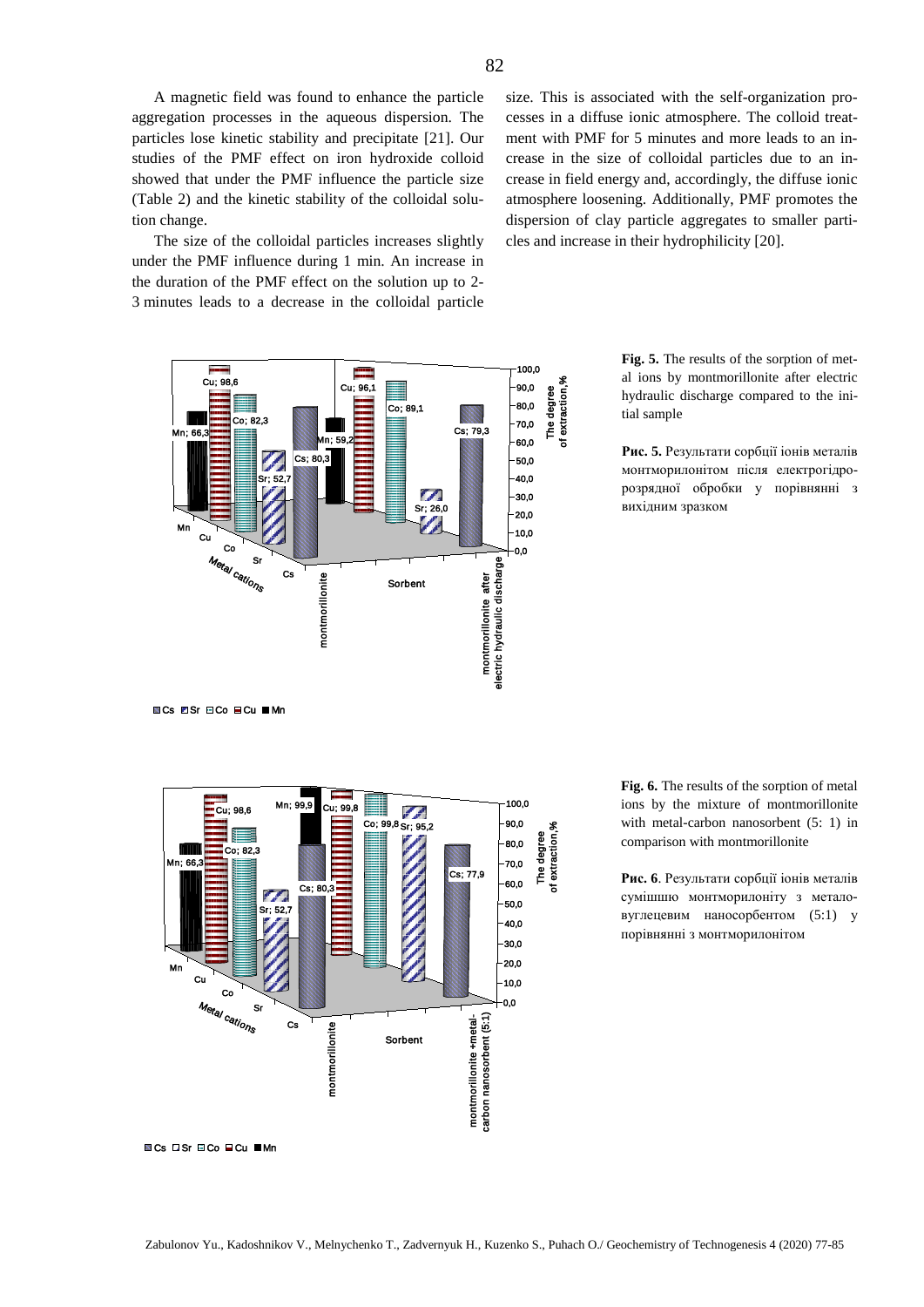**Табл. 2.** Залежність радіуса частинки дисперсної фази колоїду гідроксиду заліза від тривалості впливу імпульсного магнітного поля

|                              |                                                 | Minutes          |  |                                                        |  |  |
|------------------------------|-------------------------------------------------|------------------|--|--------------------------------------------------------|--|--|
| Duration of PMF effect, min. | Initial colloid $Fe(OH)3$<br>$(0 \text{ min.})$ |                  |  |                                                        |  |  |
| Radius, nm                   | $11.55 \pm 0.06$                                | $11.96 \pm 0.07$ |  | $11.85 \pm 0.04$   11.58 $\pm$ 0.04   11.94 $\pm$ 0.05 |  |  |

The dispersion of clay microaggregates on a nanocrystal promotes the opening of new hydrophilic adsorption centers, and, as a consequence, increases the affinity of such nanocrystals to positively charged particles. To obtain a magnetosensitive bimineral nanocomposite, the magnetite nanocolloid with zero or positive surface charge can be used, which is synthesized in a clay dispersion medium from the solution of ferrous and ferric salts at a ratio of 2:3 and at  $pH \sim 9$ . Ammonium hydroxide solution is used to adjust the pH. The obtained magnetite nanoparticles interact with negatively charged nanocrystals of clay minerals resulting in a silicate-magnetite nanocomposite formation.

The study of the sorption properties of the obtained nanocomposite showed that cesium, strontium, iron, cobalt, manganese ions are removed from aqueous solutions effectively.

We suggest the following method of the nanocomposite synthesis and the extraction of pollutants from technogenically contaminated solutions:

The P-2 solution and montmorillonite are introduced into the working area (volume  $V = 1000$  ml) of a specially designed reactor equipped with a thermostat, stirrer, glass, silver chloride electrodes and a set of induction coils. After being mixed for 30 minutes the mixture is left to swell for 5 - 10 hours, after that the mixture is stirred and subjected to PMF for 5 minutes. Then the pH of the solution is adjusted to  $\sim$  9 with ammonium hydroxide solution. The calculated amount of 10% solution of the ferrous and ferric salt mixture in a ratio of 2:3 is added slowly to obtain a stable bimineral nanocomposite. In the precipitation process, additional activation is performed to reduce the size of magnetite particles that precipitate on the surface of nanocrystals of silicates.

The analysis of the purified solution after the separation of the solid phase showed that cesium – 80%, strontium – 90%, iron – 99%, cobalt – 97%, manganese  $(II)$  – 98% were removed from the P-2 solution.

The method can also be used for the treatment of domestic wastewater containing, in addition to heavy metals, a large amount of organic matter, both in the colloidal and aqueous phases.

The use of the above method for cleaning the Kyiv landfill filtrates showed that the treatment of the filtrate with bimineral nanocomposite allowed to reduce the chemical oxygen demand (COD) from 2500 – 2700 mgO/dm3 to below 500 mgO/dm3 .

### **Conclusions**

1. The method for obtaining a complex nanosized composite based on montmorillonite and magnetically sensitive sorbents is proposed, which allows us to remove cesium, strontium, and heavy metals (iron, nickel, cobalt, manganese, copper, etc.) from a multicomponent two-phase aqueous solution in the presence of surface substances and complexing agents.

2. The activation of metal-carbon sorbents and montmorillonite by electric hydraulic discharge does not improve their sorption properties. It is shown that under the influence of electric hydraulic discharge the carbon shell is disintegrated and metal nanoparticles form aggregates due to partial melting.

3. The use of a pulsed magnetic field in the synthesis of an iron-montmorillonite composite, due to the influence of a pulsed magnetic field on both montmorillonite aggregates and the size of colloidal particles, allows obtaining a nanocomposite with improved sorption properties.

Taking into consideration that the main doseforming radionuclides are radiostrontium and radiocaesium, it is reasonable to conduct further research to develop sorbents with improved sorption characteristics for cesium and strontium.

## **References**

1. Суздалев И.П. Нанотехнология: Физико-химия нанокластеров, наностуктур и наноматериалов. М.: КомКнига, 2006. 592 с.

2. Capek I. Nanocomposite structures and dispersions. Amsterdam: Elsevier, 2006. 301 p.

3. Гусев А.И. Наноматериалы, наноструктуры, нанотехнологии. М.: Физматлит, 2007. 416 с.

4. Помогайло А.Д., Розенберг А.С., Уфлянд И.Е. Наночастицы металлов в полимерах. М.: Химия, 2000. 672 с.

5. Спивак Л. В., Щепина Н. Е. Физико-химические ос-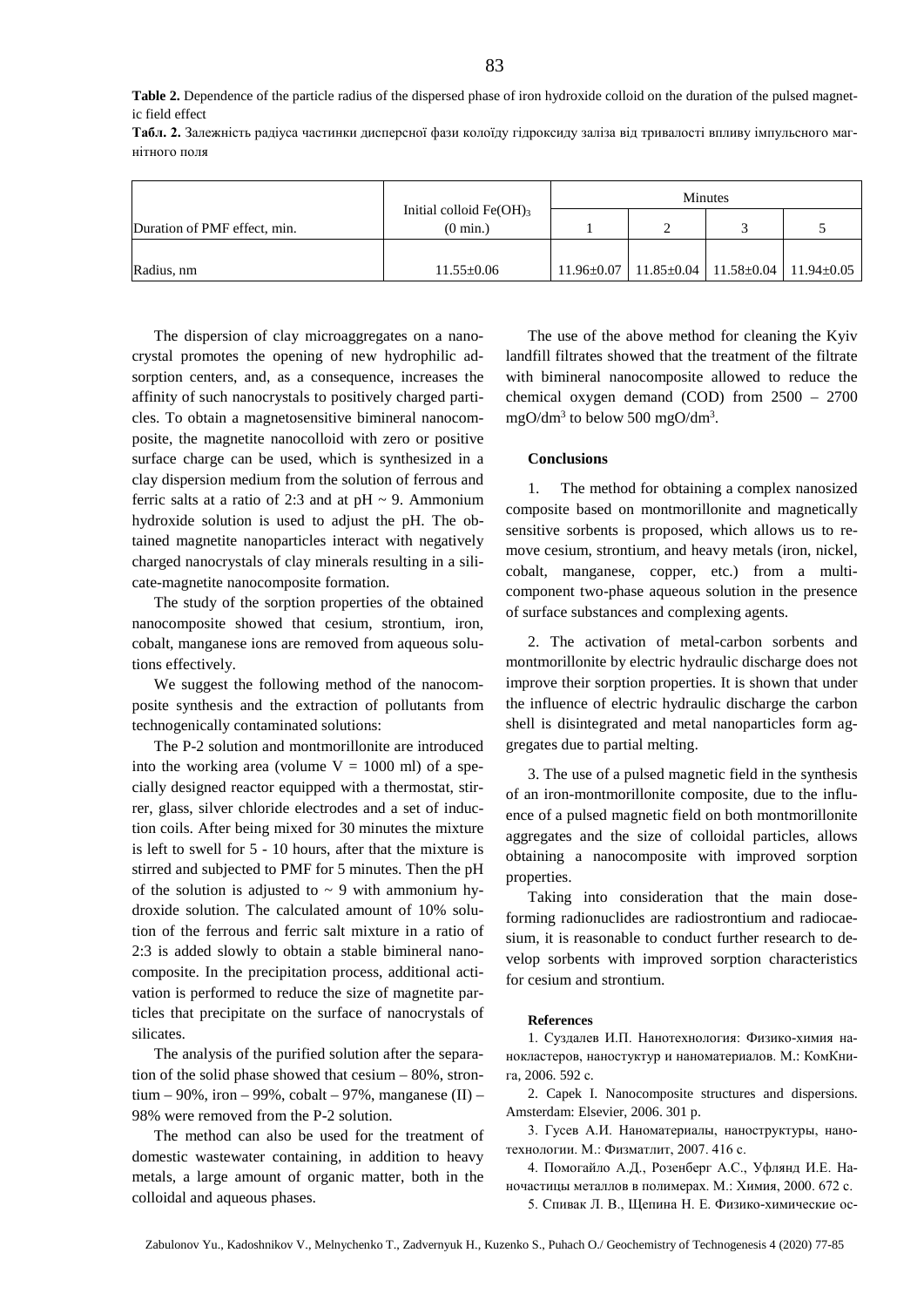новы процессов микро- и нанотехнологии: учеб. пособие: в 2 ч. Пермь Перм. гос. нац. исслед. ун-т, 2018. Ч. 1. 202 с.

6. Максимов А.И., Мошников В. А., Таиров Ю. М., Шилова О. А. Основы золь-гель-технологии нанокомпозитов: монография. СПб :ЛЭТИ, 2007. 156 с.

7. Спосіб очищення вод, забруднених важкими металами, радіонуклідами, у присутності органічних речовин різної природи пат. 77123 Україна: МПК C02F 1/48 (2006.01), C02F 1/28 (2006.01). № u 2012 09790; заявл. 14.08.2012; опубл. 25.01.2013, Бюл. № 2.

8. Забулонов Ю.Л., Литвиненко Ю.В., Кадошников В.М., Кузенко С.В. Нанокомпозиционные системы как сорбенты техногенно загрязненных вод. *[Техногенно](https://www.elibrary.ru/title_about.asp?id=52893)[екологічна](https://www.elibrary.ru/title_about.asp?id=52893) безпека та цивільний захист*. 2011. Вип. [3.](https://www.elibrary.ru/contents.asp?id=34056354&selid=23068352)  С. 77-85.

9. Missana T., Garcı́a-Gutiérrez M., Benedicto A., Ayora C. Modelling of Cs sorption in natural mixed-clays and the effects of ion competition. *[Applied Geochemistry](https://www.researchgate.net/journal/0883-2927_Applied_Geochemistry)*. 2014. Vol. 49. Р. 95-102.

[http://dx.doi.org/10.1016/j.apgeochem.2014.06.011.](http://dx.doi.org/10.1016/j.apgeochem.2014.06.011)

10. Brix K., Hein C., Haben A., Kautenburger R. Adsorption of caesium on raw Ca-bentonite in high saline solutions: Influence of concentration, mineral composition, other radionuclides and modelling. *Appl. Clay Sci.* 2019. Vol. 182. **A**rticle 105275[. https://doi.org/10.1016/j.clay.2019.105275.](https://doi.org/10.1016/j.clay.2019.105275)

11. Федорова В.М., Кобец С.А., Пшинко Г.Н., Демченко В.Я., Гончарук В.В. Десорбция цезия из поверхности модельных систем монтмориллонит–гуминовые кислоты и монтмориллонит–гидроксид железа. *Химия и технология воды.* 2015. Т. 37, № 3. С. 240-247.

12. Розко А. М., Коромисліченко Т. І. Сорбційні властивості глинистих мінералів і органічних кислот відносно основних дозоутворюючих радіонуклідів <sup>137</sup>Сs і <sup>90</sup>Sг. *Пошукова та екологічна геохімія.* 2004. №4. С. 51-53.

13. Estelrich J, Escribano E, Queralt J, Busquets MA. Ferric Oxide Nanoparticles for Magnetically-Guided and Magnetically-Responsive Drug Delivery. *International Journal of Molecular Sciences.* 2015. Vol. 16. P. 8070-8101. [https://doi.org/10.3390/ijms16048070.](https://doi.org/10.3390/ijms16048070)

14. Тринеева В.В., Бахрушина М.А., Булатов Д.Л., Кодолов В.И. Получение металл/углеродных нанокомпозитов и исследование их структурных особенностей. *Нанотехника*. 2012. № 4 (32). С. 18-20.

15. Fu Ch., Ravindra NM. Magnetic iron oxide nanoparticles: synthesis and applications. *Bioinspired, Biomimetic and Nanobiomaterials*. 2012. Vol. 1, Issue BBN4, P. 229-244. [http://dx.doi.org/10.1680/bbn.12.00014.](http://dx.doi.org/10.1680/bbn.12.00014)

16. Regtmeier A., Wittbracht F., Rempel T, Mill N., Peter M., Weddemann A., Mattay J., Hütten A. Uniform growth of clusters of magnetic nanoparticles in a rotating magnetic field. *Journal of Nanoparticle Research.* 2012. Vol. 14 (8). Article 1061[. https://doi.org/10.1007/s11051-012-1061-8.](https://doi.org/10.1007/s11051-012-1061-8)

17. Кадошников В.М., Шехунова С.Б., Задвернюк Г.П., Маничев В.И. Аутигенные минералы бентонитовой глины Черкасского месторождения. *Мінералогічний журнал.* 2013. Т. 35, №3. С. 54-60.

18. Massart R. Preparation of aqueous magnetic liquids in alkaline and acidic media. *IEEE Transactions on Magnetic.* 1981. V. 17, Issue 2. P. 1247-1248. [https://doi.org/10.1109/TMAG.1981.1061188.](https://doi.org/10.1109/TMAG.1981.1061188)

19. Забулонов Ю.Л., Буртняк В.М., Одукалець Л.А., Алєксєєва О.В., Петров С.В. Плазмохімічна установка очищення трапних вод АЕС. *Наука та Інновації.* 2018. Т. 14 (6), С. 93-101[. https://doi.org/10.15407/scin14.06.093.](https://doi.org/10.15407/scin14.06.093)

20. Кадошников В.М., Забулонов Ю.Л., Литвиненко Ю.В., Макаров А.С., Савицкий Д.П. Свойства водных суспензий глинистых минералов, активированных переменным электромагнитным полем. *Мінералогічний журнал.* 2010. Т. 32, № 4. С. 41-50.

21. Medvedeva [I.,](https://link.springer.com/article/10.1007/s11051-012-0740-9#auth-1) Uimin M., Yermakov A., Mysik A., [Byzov](https://link.springer.com/article/10.1007/s11051-012-0740-9#auth-5) I., Nabokova T., Gaviko V., Shchegoleva N., Zhakov S., Tsurin V., Linnikov O., Rodina I., Platonov V., Osipov V. Sedimentation of Fe<sub>3</sub>O<sub>4</sub> nanosized magnetic particles in water solution enhanced in a gradient magnetic field. *[Journal of](https://link.springer.com/journal/11051)  [Nanoparticle Research.](https://link.springer.com/journal/11051)* 2012. Vol. 14 (3), Article 740. [https://doi.org/10.1007/s11051-012-0740-9.](https://doi.org/10.1007/s11051-012-0740-9)

#### **References**

1. Suzdalev, I.P. (2006), *Nanotekhnologiya: Fizikokhimiya nanoklasterov, nanostuktur i nanomaterialov,*  KomKniga, M., RU, 592 p.

2. Capek I. *Nanocomposite structures and dispersions.*  Amsterdam: Elsevier, 2006. 301 p.

3. Gusev, A.I. (2007), *Nanomaterialy, nanostruktury, nanotekhnologii*, Fizmatlit, M., RU, 416 p.

4. Pomogaylo, A.D., Rozenberg, A.S. and Uflyand, I.Ye. (2000), *Nanochastitsy metallov v polimerakh,* Khimiya, M., RU, 672 p.

5. Spivak, L. V. and Shchepina, N. Ye. (2018), *Fizikokhimicheskiye osnovy protsessov mikro- i nanotekhnologii: ucheb. posobiye: v 2 ch.,* Perm. gos. nats. issled. un-t, Perm', RU, Ch. 1, 202 p.

6. Maksimov, A.I., Moshnikov, V. A., Tairov, Yu. M. and Shilova, O. A. (2007), *Osnovy zol'-gel'-tekhnologii nanokompozitov: monografiya,* LETI, SPb, RU, 156 p.

7. *Sposib ochyshchennya vod, zabrudnenykh vazhkymy metalamy, radionuklidamy, u prysutnosti orhanichnykh rechovyn riznoyi pryrody* (2013): Pat. 77123 UA: MPK C02F 1/48 (2006.01), C02F 1/28 (2006.01). № u 2012 09790; zayavl. 14.08.2012; opubl. 25.01.2013, Byul. № 2

8. Zabulonov, Yu.L., Lytvynenko, Yu.V., Kadoshnykovm V.M. and Kuzenko S.V. (2011), *Zb. nauk. pr. Tekhnohennoekolohichna bezpeka ta tsyvilʹnyy zakhys*t, Kyiv, UA Vyp. 3: 77-85.

9. Missana, T., García-Gutiérrez, M., Benedicto, A. and Ayora, C. (2014), *[Applied Geochemistry](https://www.researchgate.net/journal/0883-2927_Applied_Geochemistry)*, 49: 95-102. [http://dx.doi.org/10.1016/j.apgeochem.2014.06.011.](http://dx.doi.org/10.1016/j.apgeochem.2014.06.011)

10. Brix, K., Hein, C., Haben, A. and Kautenburger, R. (2019), *Applied Clay Science,* 182: 105275. [https://doi.org/10.1016/j.clay.2019.105275.](https://doi.org/10.1016/j.clay.2019.105275)

11. Fedorova, V.N., et al. (2015), *Khimiya i tekhnologiya vody*, 37 (3): 240-247.

12. Rozko, A. M. and Koromyslichenko, T. I. (2004), *Zb. nauk. pr. Poshukova ta ekolohichna heokhimiya,* Kyiv, UA, Vyp. 4: 51-53.

13. Estelrich, J, Escribano, E, Queralt, J. and Busquets, MA. (2015), *International Journal of Molecular Sciences,* 16: 8070-8101[. https://doi.org/10.3390/ijms16048070.](https://doi.org/10.3390/ijms16048070)

14. Trineyeva, V.V., Bakhrushina, M.A., Bulatov, D.L. and Kodolova V.I. (2012), *Nanotekhnika*, 4 (32): 18-20.

15. Fu, Ch. and Ravindra, NM. (2012), *Bioinspired, Bio-*

Zabulonov Yu., Kadoshnikov V., Melnychenko T., Zadvernyuk H., Kuzenko S., Puhach O./ Geochemistry of Technogenesis 4 (2020) 77-85